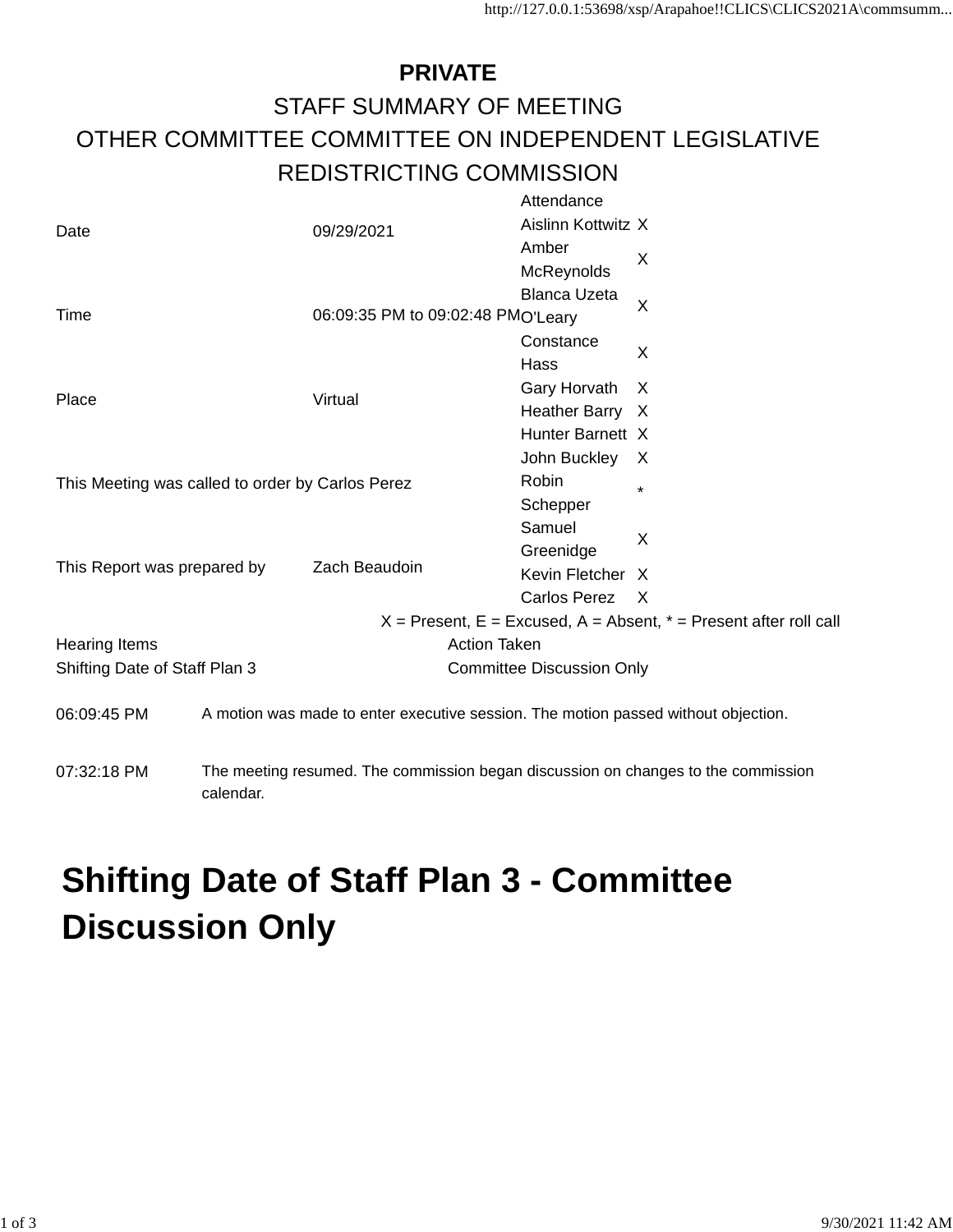07:34:37 PM Motion To change the calendar by extending the deadline for Staff Plan 3 by 3 days. Moved Blanca Uzeta O'Leary Seconded Aislinn Kottwitz Amber **McReynolds** Blanca Uzeta O'Leary **Constance** Hass Gary Horvath **Heather** Barry **Hunter** Barnett John **Buckley** Robin Schepper Samuel Greenidge Kevin Fletcher Carlos Perez YES: 0 NO: 0 EXC: 0 ABS: 0 FINAL ACTION: Pass Without Objection 07:35:01 PM Discussion continued on potential calendar changes. 07:51:54 PM The commission continued to discuss potential calendar changes. 08:12:45 PM The discussion continued. 08:28:46 PM A motion was made to add meeting dates to the calendar. The motion passed without objection. 08:34:42 PM The commission moved on to discussion of the requested plans and amendments. 08:46:10 PM Commissioner Kottwitz asked that map request HP.005 be amended if there are holdover

representatives.